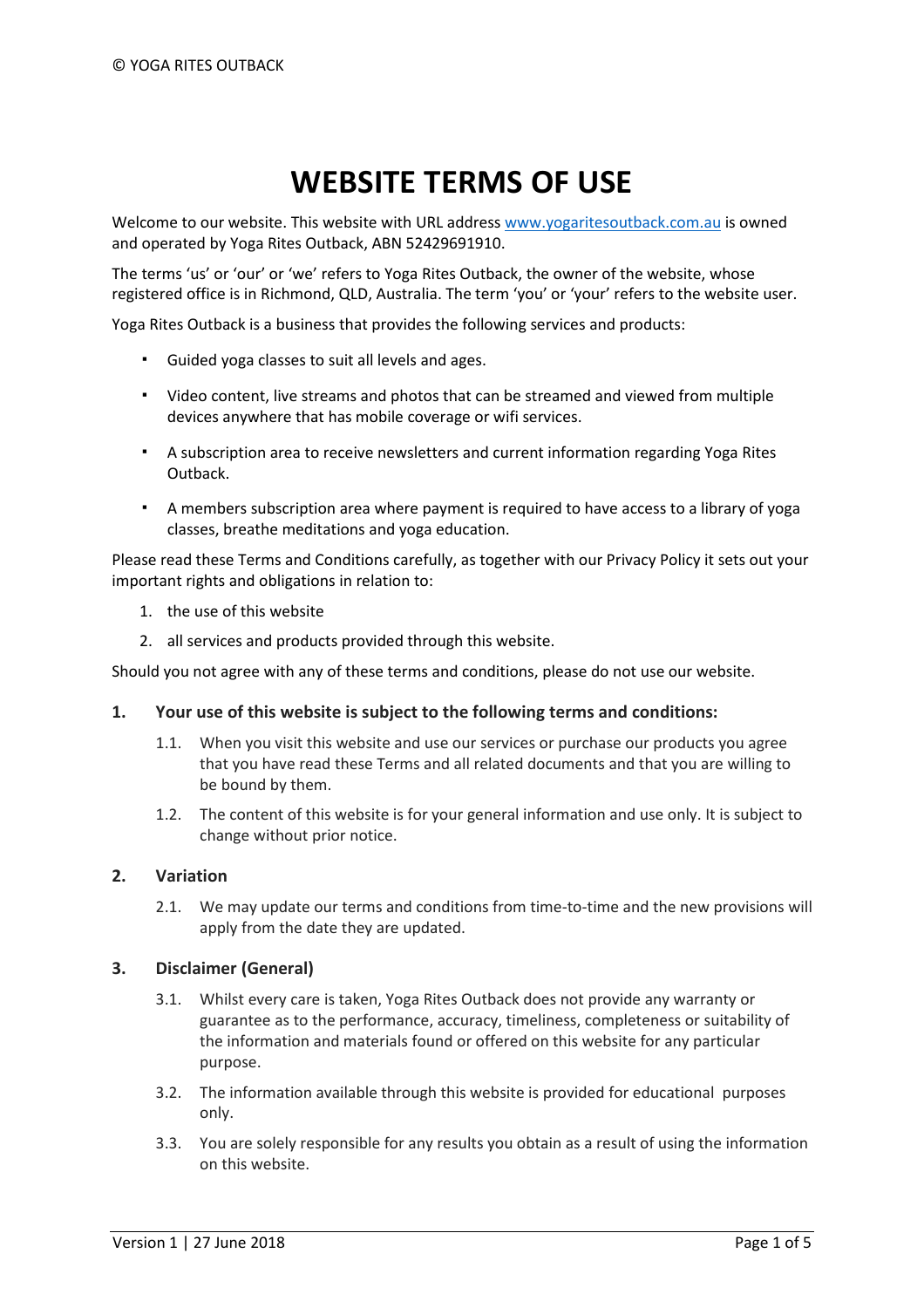- 3.4. You acknowledge and agree that no information or advice provided by us including that contained on this website any way constitutes advice or advice of any other regulated industry or creates a warranty of any kind with respect to this website.
- 3.5. This disclaimer applies to the fullest extent permitted by law and survives any termination or expiration of this agreement or your use of this website or the services found on this website.

# **4. Copyright, trademarks and other intellectual property**

- 4.1. Yoga Rites Outback owns the intellectual property rights in all of the content of this website or has permission to use or display the material on this website.
- 4.2. You may not use, copy, display, distribute, modify, translate, reformat, incorporate into advertisements and other works, promote, create derivative works, or in any way exploit or allow others to exploit any of our website content in whole or in part except as expressly authorised by us.
- 4.3. Please email jade@yogaritesoutback.com.au if you require permission to reproduce any of the contents of this website.
- 4.4. Images and item descriptions posted on this website by third parties are the responsibility of those third parties and may be subject to copyright.
- 4.5. You must seek permission from the third party before using any of their content. The names of actual companies and products mentioned on this website may be the trademarks of their respective owners.

#### **5. Personal use only**

- 5.1. You may access, download, or print material from the website for your personal use only.
- 5.2. Sharing any intellectual property or copyright material from this website for commercial use of any sort, without permission is expressly prohibited.
- 5.3. You agree not to change or delete any copyright or proprietary notice from materials downloaded from this website or any site accessible through this website.
- 5.4. Except as otherwise expressly granted to you in writing, we do not grant you any other express or implied right or license to our website content or our intellectual property.

#### **6. No unlawful or prohibited use**

- 6.1. As a condition of your use of this website, you warrant that you will not use this website for any purpose that is unlawful or prohibited by these terms and conditions.
- 6.2. You may not use this website in any manner which could damage, disable, overburden, or impair this website or interfere with any other person's use and enjoyment of this website.
- 6.3. You agree not to hack into areas of this website that are not intentionally made available to you.
- 6.4. You expressly agree not to:
	- 6.4.1. engage in any internal or external spamming, or other similar actions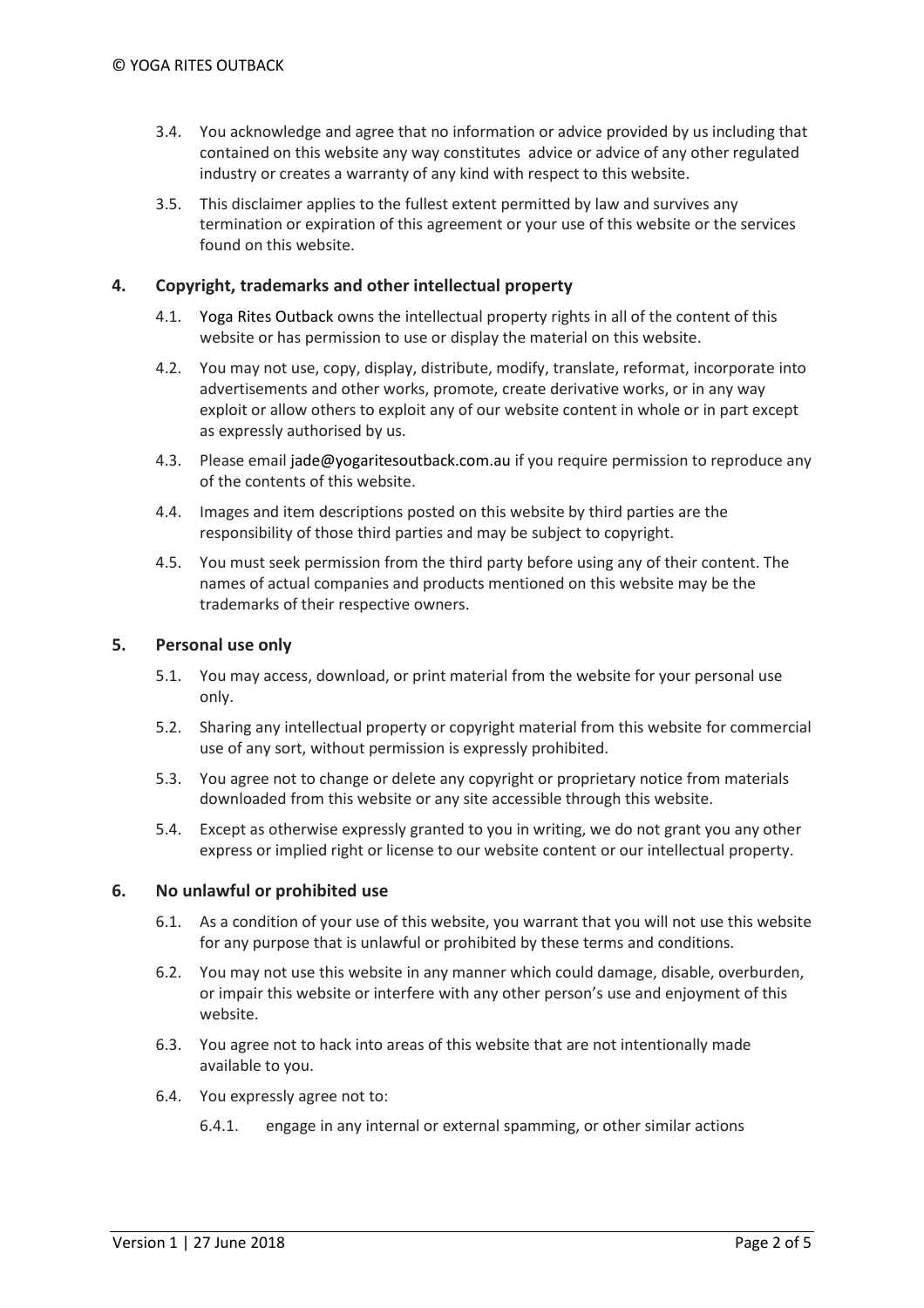- 6.4.2. engage in any unlawful or immoral acts, or acts that are in violation of these terms and conditions
- 6.4.3. decompile, reverse engineer, or try to copy or imitate this website or underlying content
- 6.4.4. use the website to copy, store, host, transmit, send, use, publish or distribute any material which consists of (or is linked to) any spyware, computer virus or other malicious computer software.
- 6.4.5. use data collected from the website for any direct marketing activity (including without limitation email marketing, social media marketing, online marketing, SMS marketing, telemarketing, and direct mailing).
- 6.4.6. use data collected from the website to contact individuals, companies or other persons or entities for marketing purposes.
- 6.5. You must ensure that all the information you supply to us through our website, or in relation to our website, is true, accurate, current, complete and not misleading.

# **7. Copyright infringement**

7.1. If you believe that there is material on our website that infringes third party intellectual property rights, please email jade@yogaritesoutback.com.au with sufficient information to enable us to determine who the owner of the intellectual property is and to remove it from the Yoga Rites Outback website if appropriate.

#### **8. Cookies**

- 8.1. This website uses cookies to monitor browsing preferences.
- 8.2. By using our website or by agreeing to this Terms of Use, you consent to our use of cookies in accordance with the terms of our Privacy Policy.

#### **9. Third-party links**

- 9.1. This website may also, on occasion, include links to other websites which are not controlled by us.
- 9.2. These links are provided for your convenience to provide you with further information. You acknowledge that they are used at your own risk.
- 9.3. Third-party links on our website do not signify that we recommend or endorse the websites.
- 9.4. We have no control over the nature, content and availability of those websites.

#### **10. Website security**

- 10.1. Yoga Rites Outback makes every effort to maintain the security of the Yoga Rites Outback website including but not limited to encryption, firewall, antivirus, and spyware protection to the extent that we deem advisable to protect your personal information, the integrity of the website and conduct our business. However, we do not guarantee the security of the website, our records, or your content.
- 10.2. Yoga Rites Outback disclaims all liability for any computer virus or technological problems that we do not intentionally cause or that is beyond our control. You are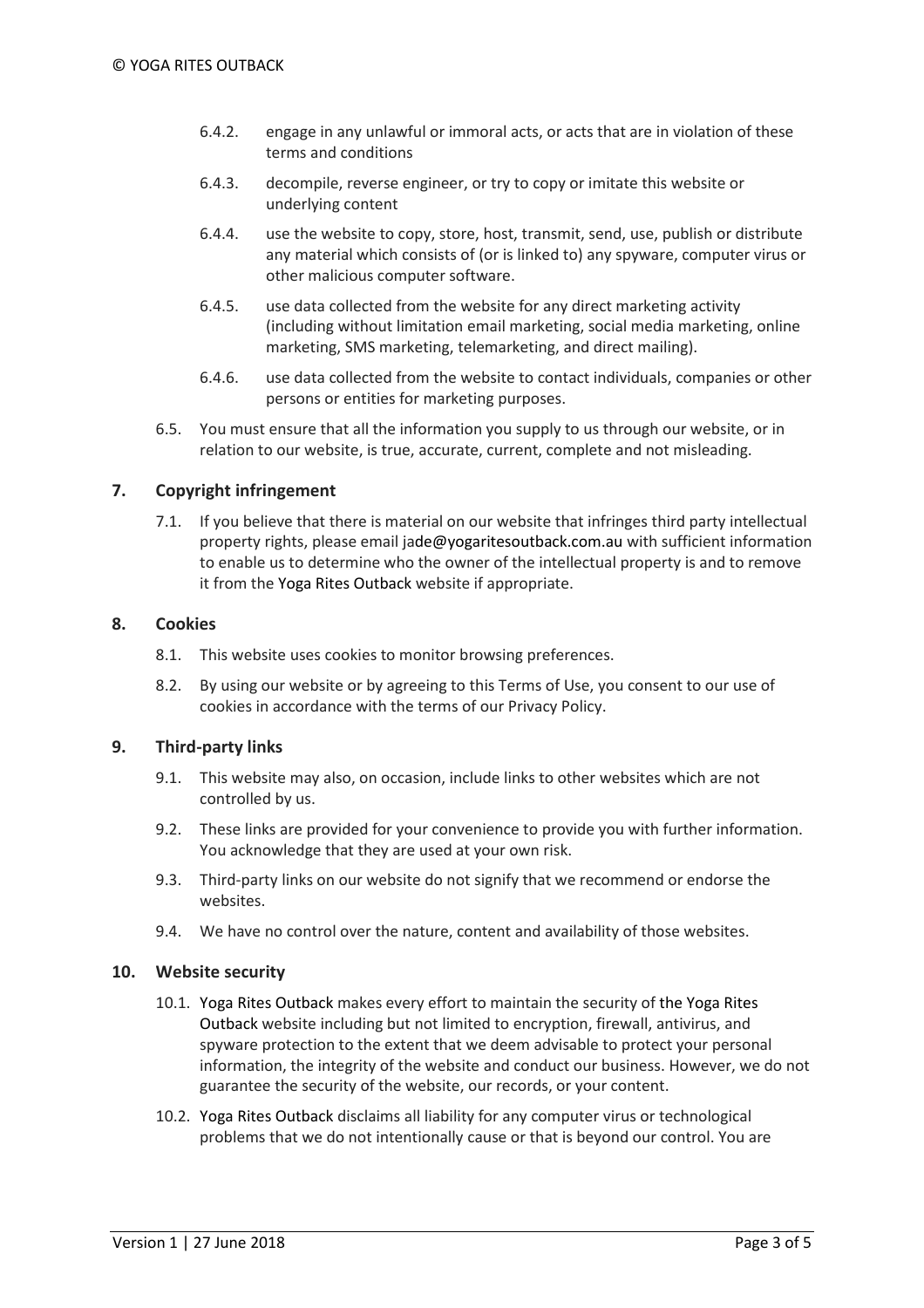advised to install and maintain up-to-date security software on your computer for your further protection.

10.3. The Yoga Rites Outback website is managed by third-party services; therefore, the website may be inaccessible from time to time.

#### **11. Limitation of Liability**

- 11.1. Yoga Rites Outback will not be liable to you or any other person or entity for any damages whatsoever arising as a result of your use of this website in any way, subject to the requirements of the Australian Consumer Law.
- 11.2. Where warranties are implied by law, you acknowledge and agree that the total aggregate liability to us is limited at our discretion to the provision of those services again, or to a refund equal to the total amount paid by you for the particular services that are the subject of the cause of action, even if those services were provided to you without cost.
- 11.3. This limitation of liability applies to the fullest extent permitted by law and shall survive any termination or expiration of this agreement or your use of this website or the services found on this website.

# **12. Indemnity**

- 12.1. You agree to indemnify and defend Yoga Rites Outback from any claims, damages, liabilities, costs, or expenses (including without limitation court costs, collection costs, and reasonable legal fees) related to:
	- 12.1.1. your unauthorised use of this website, or products or services included or advertised on this website
	- 12.1.2. your breach of these Terms of Use.

#### **13. Applicable law**

- 13.1. This agreement is governed by the laws of the Supreme Court of Queensland and you consent to the exclusive jurisdiction and venue of courts within the law of Queensland, in all disputes arising out of or relating to the use of this website.
- 13.2. You may provide notice to us through the contact us page or otherwise by email addressed to [jade@yogaritesoutback.com.au.](mailto:jade@yogaritesoutback.com.au)
- 13.3. Yoga Rites Outback may provide notice to you via email or other electronic means.
- 13.4. Use of this website is unauthorised in any jurisdiction that does not give effect to all provisions of these terms of use, including without limitation, this paragraph. If you are resident in a jurisdiction where the use of this website is unauthorised, it is your responsibility to stop using this website.

#### **14. Relationship**

14.1. You agree that no joint venture, partnership, employment, or agency relationship exists between you and Yoga Rites Outback as a result of this Agreement or use of this website.